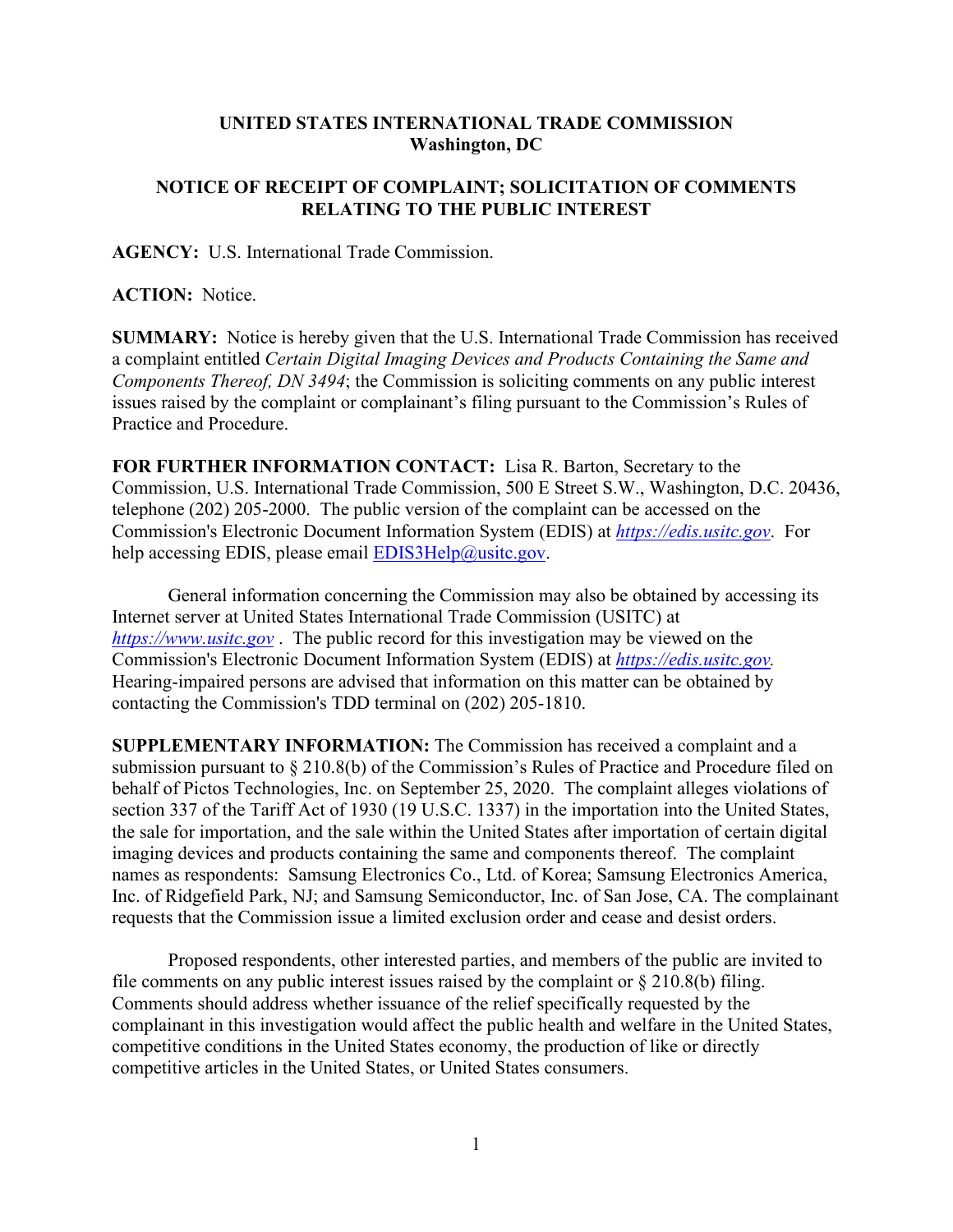In particular, the Commission is interested in comments that:

- (i) explain how the articles potentially subject to the requested remedial orders are used in the United States;
- (ii) identify any public health, safety, or welfare concerns in the United States relating to the requested remedial orders;
- (iii) identify like or directly competitive articles that complainant, its licensees, or third parties make in the United States which could replace the subject articles if they were to be excluded;
- (iv) indicate whether complainant, complainant's licensees, and/or third party suppliers have the capacity to replace the volume of articles potentially subject to the requested exclusion order and/or a cease and desist order within a commercially reasonable time; and
- (v) explain how the requested remedial orders would impact United States consumers.

Written submissions on the public interest must be filed no later than by close of business, eight calendar days after the date of publication of this notice in the Federal Register. There will be further opportunities for comment on the public interest after the issuance of any final initial determination in this investigation. Any written submissions on other issues must also be filed by no later than the close of business, eight calendar days after publication of this notice in the Federal Register. Complainant may file replies to any written submissions no later than three calendar days after the date on which any initial submissions were due. Any submissions and replies filed in response to this Notice are limited to five (5) pages in length, inclusive of attachments.

Persons filing written submissions must file the original document electronically on or before the deadlines stated above. Submissions should refer to the docket number ("Docket No. 3494") in a prominent place on the cover page and/or the first page. (*See* Handbook for Electronic Filing Procedures, [Electronic Filing Procedures](https://www.usitc.gov/documents/handbook_on_filing_procedures.pdf)<sup>[1](#page-1-0)</sup>). Please note the Secretary's Office will accept only electronic filings during this time. Filings must be made through the Commission's Electronic Document Information System (EDIS, *[https://edis.usitc.gov](https://edis.usitc.gov/)*.) No inperson paper-based filings or paper copies of any electronic filings will be accepted until further notice. Persons with questions regarding filing should contact the Secretary at [EDIS3Help@usitc.gov.](mailto:EDIS3Help@usitc.gov)

Any person desiring to submit a document to the Commission in confidence must request confidential treatment. All such requests should be directed to the Secretary to the Commission and must include a full statement of the reasons why the Commission should grant such

<span id="page-1-0"></span><sup>1</sup> Handbook for Electronic Filing Procedures:

*[https://www.usitc.gov/documents/handbook\\_on\\_filing\\_procedures.pdf](https://www.usitc.gov/documents/handbook_on_filing_procedures.pdf)*